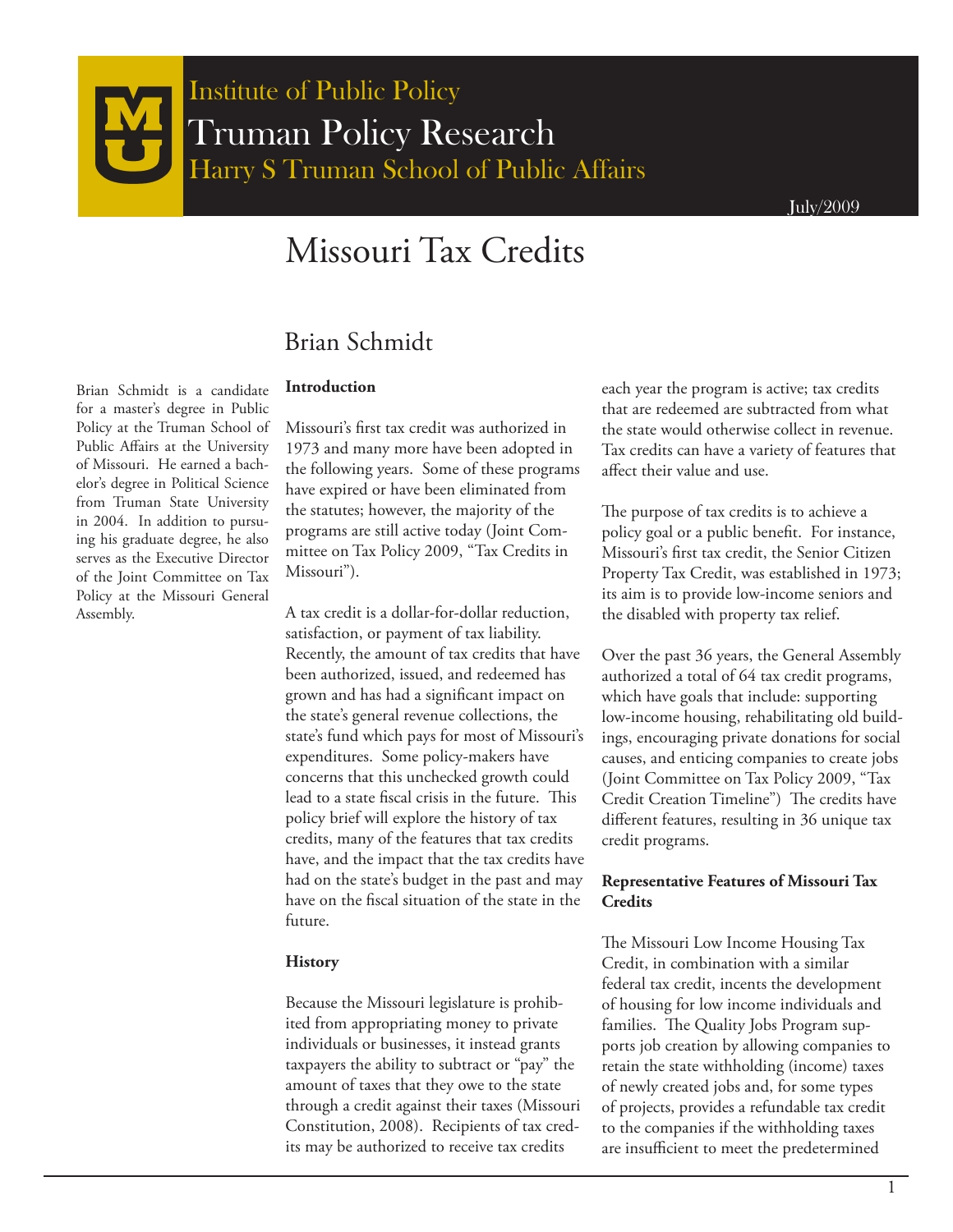program awards. The Pregnancy Resource Center Tax Credit encourages private contributions to pregnancy resource centers in the state. The Distressed Area Land Assemblage Tax Credit provides an incentive to developers to acquire property within a designated area for the purposes of redevelopment. These tax credit examples provide a broad range of the purposes, sizes, and designs that tax credits can have. See table 1, page 3 for the typical variations in the features of the tax credit programs.

## **Tax Credit Features**

A 2005 study by the Department of Economic Development divided the tax credits it administers into three categories:

- 1. Economic Benefit Programs
- 2. Quality of Life Programs
- 3. Hybrid Programs focused on the Economy and Quality of Life (Incentives Review Committee 2005, 11-15).

The categories show the purpose of the program which helps the department in evaluating the effectiveness of the credit. Tax credits have different features depending on the goal or purpose of the program. Tax credits may have some of the following features (Joint Committee on Tax Policy 2009, "Tax Credits in Missouri"):

# **Carry-back**

A carry-back provision allows the user to apply the credit to taxes that have already been paid in prior years. This feature allows the credit to act as a reimbursement of taxes already paid to Missouri to the extent of the taxpayer's past years' tax liabilities. It also increases the value of the credit because equity (equal to the amount of taxes paid in the past) is provided to taxpayers upon the filing of their state taxes.

# **Carry-forward**

A carry-forward provision allows the user to apply the tax credit to their tax liability in future tax years, should the taxpayer have a tax liability insufficient to fully use the value of the credit. This feature provides flexibility to the taxpayer because it extends the time when a tax credit can be used against state taxes; however, if taxpayers wait to redeem the credit, the value of the credit diminishes because of the time value of money.

# **Refundable**

A refundable tax credit allows the user to receive a refund for the difference between a taxpayer's tax liability and the value of the credit. This feature is optimal for taxpayers because it allows them to receive the full value of the tax credit upon filing their taxes.

#### **Transferable**

A tax credit that is transferable may be assigned, sold, or trans-

ferred to another taxpayer. This allows the owner of a tax credit to trade the tax credit for immediate equity

# **Annual Cap**

Many tax credits have an annual cap that limits the amount of credits that may be authorized or issued in any year.

#### **Program Cap**

Some tax credit programs have an aggregate cap and may issue credits until that maximum cap is exhausted.

#### **Entitlement**

Some tax credits are entitlement programs, which means the taxpayer will receive the credit if they meet the criteria of the program. This feature provides certainty to the taxpayer such that if they meet the requirements of the program, they will receive the credit.

#### **Discretionary**

Some tax credit programs give discretion to the agency administering the program to determine who is eligible to receive the program.

#### **Streaming**

Some tax credits are given out over several successive years; these tax credits are issued in a "stream" to the recipient if the recipient completes the targeted activity over the designated time period. Often, tax credits with this feature have annual benchmarks that must be met or the taxpayer will stop receiving the credit.

#### **Sunset**

Some tax credit programs are scheduled to become inactive at a certain date in the future; this date is commonly referred to as a sunset date.

# **Impact of Tax Credits on State Budget**

Generally, tax credits have three stages: authorization, issuance, and redemption.

- Authorization is when the administering agency of a tax credit either approves that a credit will be issued upon a targeted activity taking place or the activity has already taken place and the agency is authorized to issue the credit.

- Issuance is when the targeted activity has taken or is taking place and a credit is provided to a taxpayer, either in the form of a certificate or through tracking of the taxpayer's state taxes.

- Redemption is when the taxpayer redeems the credit against their state taxes.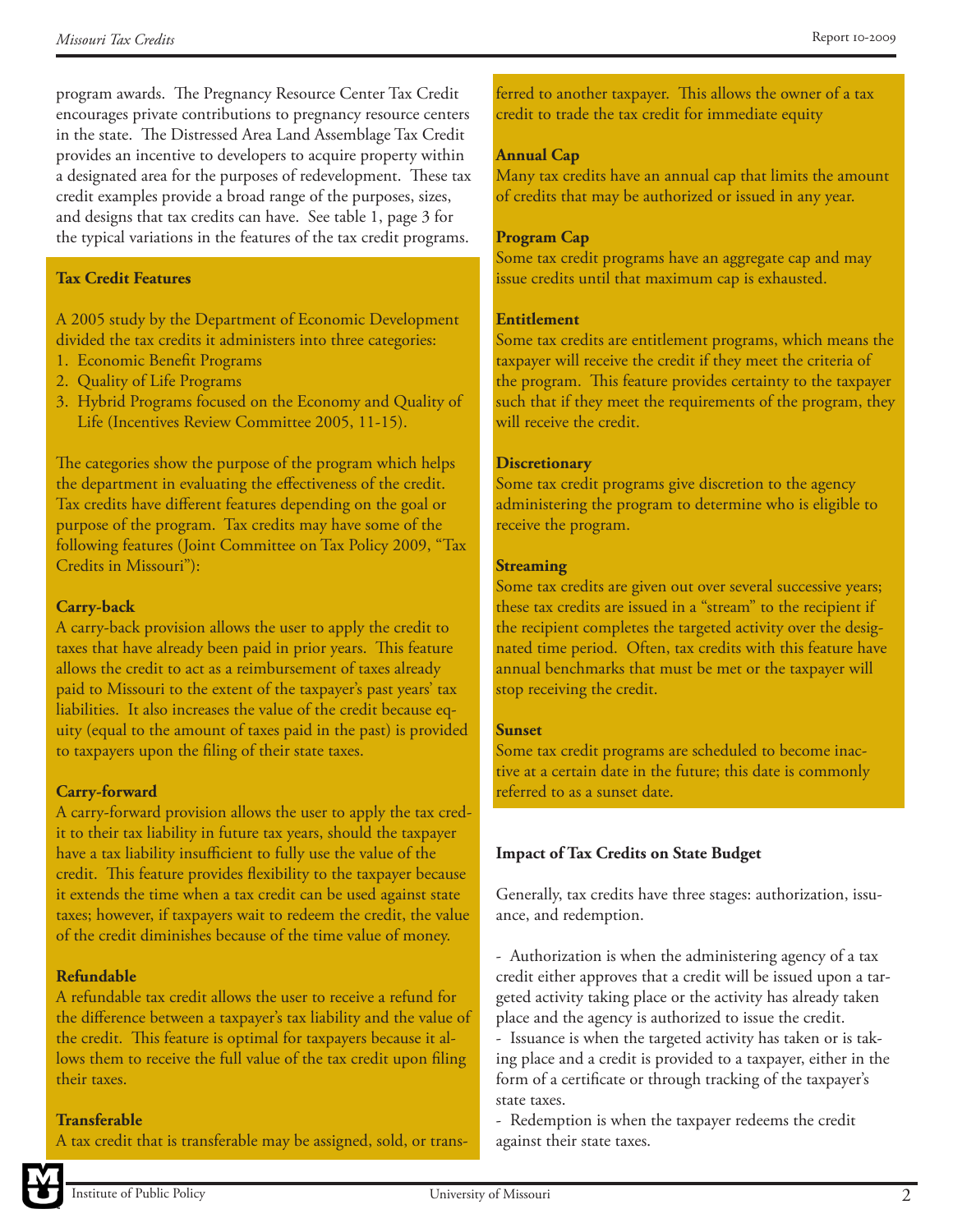Figure 1 shows the dollar amounts of tax credits authorized, issued, and redeemed over the past 10 years for all of Missouri's tax credit programs. The dramatic growth in credits authorized, issued and redeemed is apparent.

| Feature       | Low Income          | Quality Jobs     | Pregnancy Resource | Distresssed Area             |
|---------------|---------------------|------------------|--------------------|------------------------------|
|               | Housing             |                  | Center             | Land Assemblage <sup>*</sup> |
| Carry-back    | 3 years             | No               | No                 | No                           |
| Carry-forward | 5 years             | No               | 4 years            | 6 years                      |
| Refundable    | No                  | Yes              | N <sub>o</sub>     | N <sub>o</sub>               |
| Transferable  | Yes - within owner- | Yes              | Yes                | Yes                          |
|               | ship structure      |                  |                    |                              |
| Annual Cap    | 100% of federal     | \$80,000,000     | \$2,000,000        | \$20,000,000                 |
|               | credit              |                  |                    |                              |
| Program Cap   | No                  | No               | No                 | \$95,000,000                 |
| Entitlement   | N <sub>o</sub>      | Yes              | Yes                | Yes                          |
| Discretionary | Yes                 | No               | No                 | No                           |
| Streaming     | Yes - 10 years      | Yes $-3-5$ years | No                 | No                           |
| Sunset        | No                  | No               | 8/28/2012          | 8/28/2013                    |

**Table 1. Features of Typical Tax Credit Programs**

Sources: (Form 14s for Low Income Housing Tax Credit, Quality Jobs Tax Credit, Pregnancy Resource Center Tax Credit, and Distressed Area Land Assemblage Tax Credit obtained from the Missouri Department of Economic Development and the Missouri Department of Social Services, 2008) (Sections 135.350-135.363, RSMo, 620.1875-620.1900, RSMo, 135.630, RSMo, and 99.1205, RSMo) \*House Bill 191 of the 2009 legislative session increased the annual cap of the program from \$10,000,000 to \$20,000,000. This change will take effect on August 28, 2009 (HB 191).





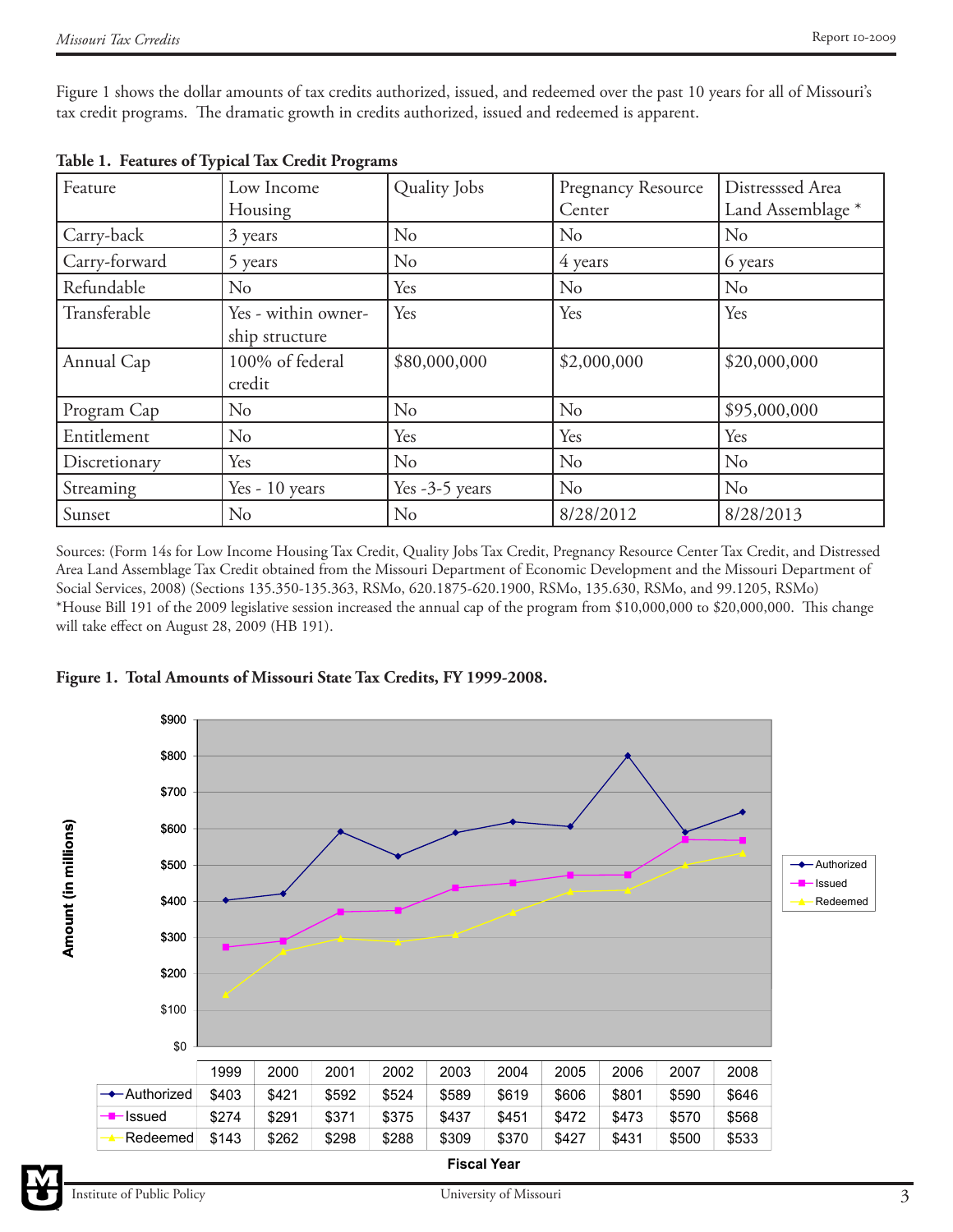In some cases, a tax credit is authorized, issued, and redeemed concurrently such as in the cases of the Senior Citizen Property Tax Credit or the Self-Employed Health Insurance Tax Credit, which are directly tied to the state's income tax forms. Other tax credits, such as the Historic Preservation Tax Credit or the Low Income Housing Tax Credit, could have years between each stage depending on the particular projects that use the credit.

Tax credits directly impact the General Revenue Fund. The General Revenue Fund is a fund that Missouri uses to collect its major taxes such as state sales tax, personal income tax, corporate income tax, and the corporate franchise tax collections. Most of the budget items for which Missouri appropriates money are paid for through the General Revenue Fund. The following chart shows the growth of tax credits relative to fiscal year 1999; it includes the percentage increase of authorized, issued, and redeemed amounts for all state tax credit programs as well as the percentage increase in the state's general revenue collections.





Tax credit redemptions have increased significantly over the past ten years from \$142 million to \$532 million. Not only are the tax credits increasing, they are increasing far more rapidly than is the revenue in the state's general revenue fund. While general revenue has increased 30.4% since FY 00, the tax credits have increased by 273 %. The effect of these increasing redemptions is that Missouri collects less in its General Revenue fund.

# **General Revenue Collections Compared to Tax Credit Redemptions (Fiscal Years 1999-2008)**

|                  | <b>GR</b> Collections | Tax Credit Redemptions | Tax Credit Redemptions as %<br>of Collections |
|------------------|-----------------------|------------------------|-----------------------------------------------|
| FY99             | \$6,128,300,000       | \$142,953,469          | 2.33%                                         |
| FY <sub>00</sub> | \$6,133,600,000       | \$261,922,226          | 4.27%                                         |
| FY01             | \$6,388,900,000       | \$297,750,752          | 4.66%                                         |
| <b>FY02</b>      | \$6,210,900,000       | \$287,503,418          | 4.63%                                         |
| <b>FY03</b>      | \$5,926,307,000       | \$308,720,438          | 5.21%                                         |
| FY04             | \$6,345,800,000       | \$370,071,336          | 5.83%                                         |
| <b>FY05</b>      | \$6,711,400,000       | \$426,797,418          | 6.36%                                         |
| <b>FY06</b>      | \$7,332,200,000       | \$430,526,401          | 5.87%                                         |
| FY07             | \$7,716,400,000       | \$499,543,365          | 6.47%                                         |
| FY08             | \$8,003,875,000       | \$532,760,796          | 6.66%                                         |



Source: (Missouri Senate Appropriations, 2009) (Joint Committee on Tax Policy, "Tax Credit Trend Analysis," 2009).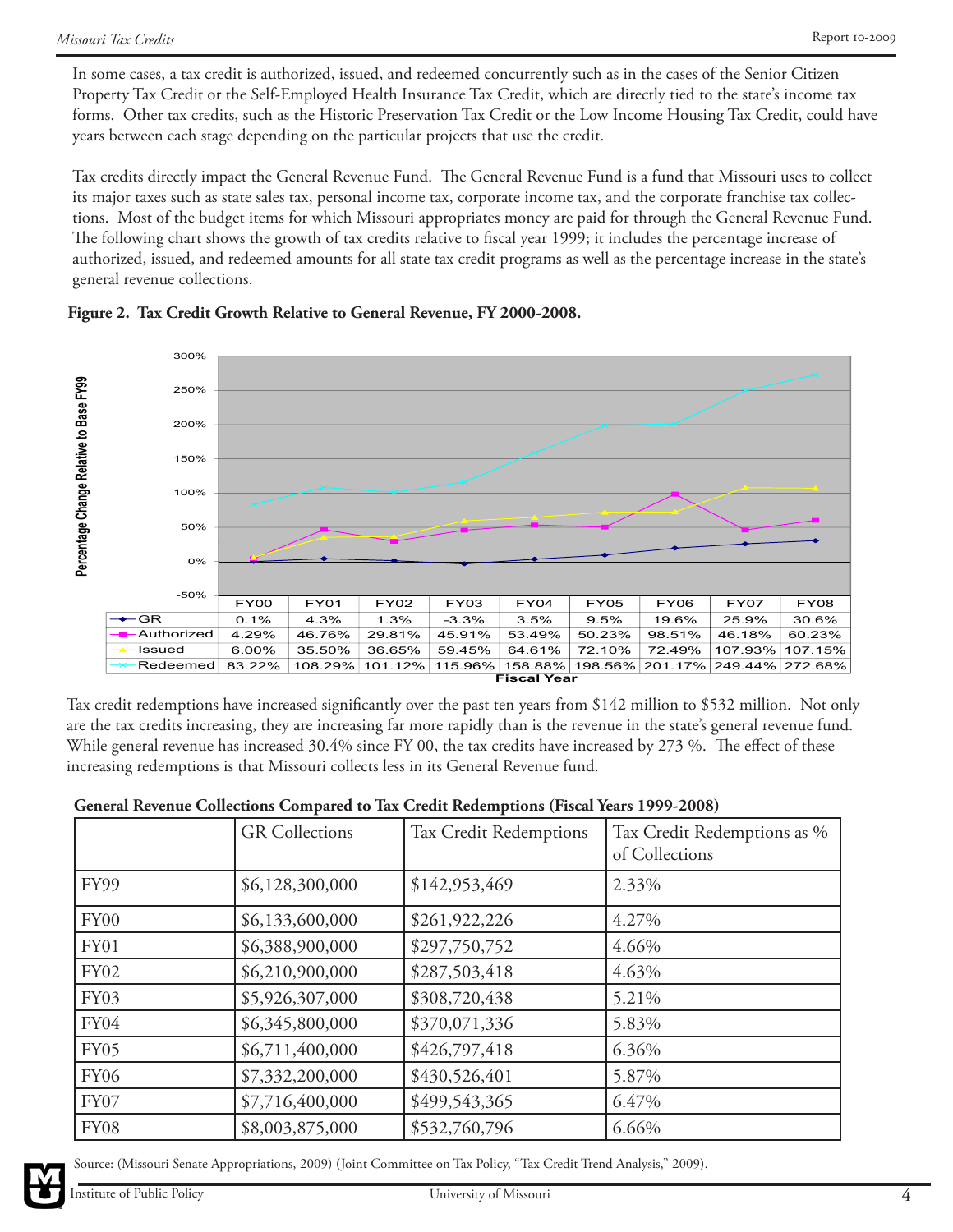In fact, the amount of tax credits redeemed in FY 08 is larger than the annual growth in general revenue in all but one of the last nine years (since FY 00) and substantially larger than the average annual growth over those years (\$187M). An analysis of the future impact that tax credits may have on Missouri's budget could be helpful for policy-makers in making future decisions in regards to tax credits.

# **Future Impact of Tax Credits on State Budget**

Each year, the administering agencies of each of the tax credits estimate how many tax credits are outstanding, meaning how many tax credits could be redeemed at any time. Each administering agency completes a Form 14, a form created by the Office of Administration which provides a broad range of information on each tax credit. The form is a snapshot of each tax credit's pertinent information compiled after the end of eachfiscal year. After tallying Missouri tax credits' data from the Form 14s, the estimated amount of outstanding tax credits after fiscal year 2008 is \$492,105,892 (Joint Committee on Tax Policy 2009, "Tax Credits in Missouri"). This figure represents the amount of tax credits that could be immediately redeemed against Missouri's tax collections; it is the best estimate of the state's total tax credit liability.

However, not all of the agencies have tracked the tax credits that they administer in the same manner. Prior to February of 2008, each department used its own methods of tracking the tax credits it administers. Since then, a system was developed so that each agency is required to track tax credits in a uniform manner (Ross 2008). Every tax credit is scheduled to be on the system by July 1, 2009 (Ross and Bott 2008). Much of the tax credits' aggregate information will be only forward looking, meaning that for some programs, only tax credits authorized after July 1, 2009 will be tracked according to the parameters of the new system.

# **Conclusion**

Tax credit programs have been authorized for a variety of purposes, largely but not exclusively to enhance state or regional economic development.

The impact of tax credits on the state's budget has increased significantly over the past ten years increasing from 2.33% of the state's GR collections in 1999 to 6.66% of GR collections in 2008. Understanding what type of impact that tax credits have had on the state's budget in the past and an analysis of the impact of tax credits on future budgets could provide policymakers with helpful information when making future decisions regarding tax credits.

# **References**

Distressed Area Land Assemblage Tax Credit Form 14. (2008). Obtained by request from the Missouri Department of Economic Development in December 2008.

House Bill 191. (2009). Obtained from the world wide web at http://www.house.mo.gov/billtracking/bills091/biltxt/ truly/HB0191T.HTM on June 19, 2009.

Incentives Review Committee. (2005). "Report on Missouri Incentive Programs." Missouri Department of Economic Development.

Joint Committee on Tax Policy. (2009). "Tax Credit Creation Timeline." Missouri General Assembly. Obtained by request in March 2009.

Joint Committee on Tax Policy. (2009). "Tax Credit Trend Analysis." Missouri General Assembly. Obtained by request in March 2009.

Joint Committee on Tax Policy. (2009). "Tax Credits in Missouri." Missouri General Assembly. Obtained by request in March 2009.

Low Income Housing Tax Credit Form 14. (2008). Obtained by request from the Missouri Department of Economic Development in December 2008.

Missouri Constitution. (2008). Article III, Section 38(a).

Missouri Senate Appropriations. (2009). "GR Collections 85-08." Obtained by request in April 2009.

Pregnancy Resource Center Tax Credit Form 14. (2008). Obtained by request from the Missouri Department of Social Services in December 2008.

Quality Jobs Tax Credit Form 14. (2008). Obtained by request from the Missouri Department of Economic Development in December 2008.

Ross, Dan and Bill Bott, Office of Administration. 2008. "Tax Credit Tracking System." Presentation to the Joint Committee on Tax Policy, September 9, 2008.

Ross, Dan. 2008. "Letter to Joint Committee on Tax Policy regarding tax credit tracking system." Letter provided to the Joint Committee on Tax Policy on February 11, 2008.

Revised Statutes of Missouri. (2008). Sections 99.1205, 135.350-135.363, 135.630, and 620.1875-620.1900.